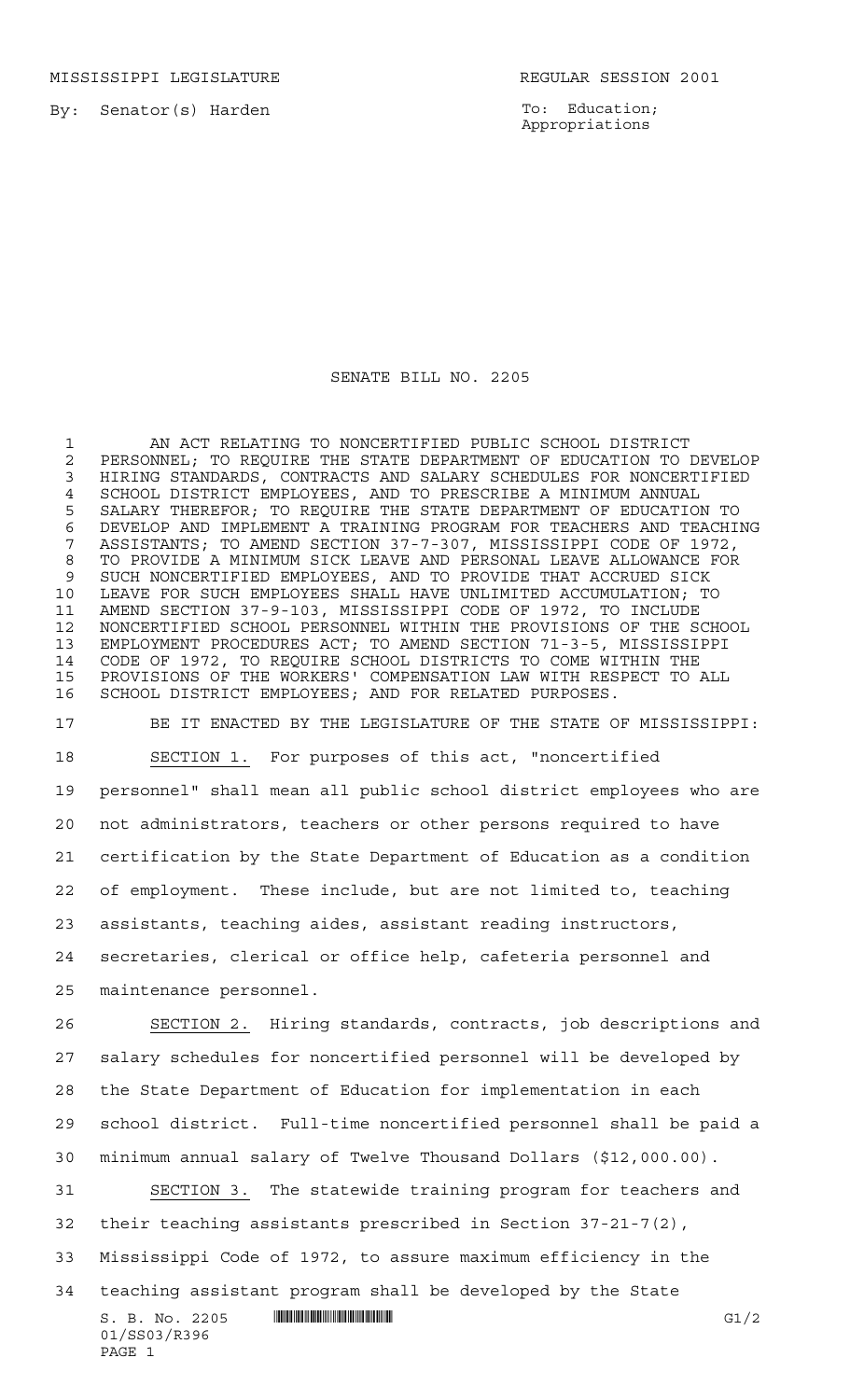Department of Education and implemented in each school district in the 2001-2002 school year.

 SECTION 4. Section 37-7-307, Mississippi Code of 1972, is amended as follows:

 37-7-307. (1) For purposes of this section, the term "licensed employee" means any employee of a public school district required to hold a valid license by the Commission on Teacher and Administrator Education, Certification and Licensure and Development.

 (2) The school board of a school district shall establish by rules and regulations a policy of sick leave with pay for licensed employees employed in the school district, and such policy shall include the following minimum provisions for sick and emergency leave with pay:

 (a) Each licensed employee, at the beginning of each school year, shall be credited with a minimum sick leave allowance, with pay, of seven (7) days for absences caused by illness or physical disability of the employee during that school year.

 (b) Any unused portion of the total sick leave allowance shall be carried over to the next school year and credited to such licensed employee if the licensed employee remains employed in the same school district. In the event any public school licensed employee transfers from one public school district in Mississippi to another, any unused portion of the total sick leave allowance credited to such licensed employee shall be credited to such licensed employee in the computation of unused leave for retirement purposes under Section 25-11-109. Accumulation of sick leave allowed under this section shall be unlimited.

 (c) No deduction from the pay of such licensed employee may be made because of absence of such licensed employee caused by illness or physical disability of the licensed employee until

 $S. B. No. 2205$  . Similar and the set of  $\sim$ 01/SS03/R396 PAGE 2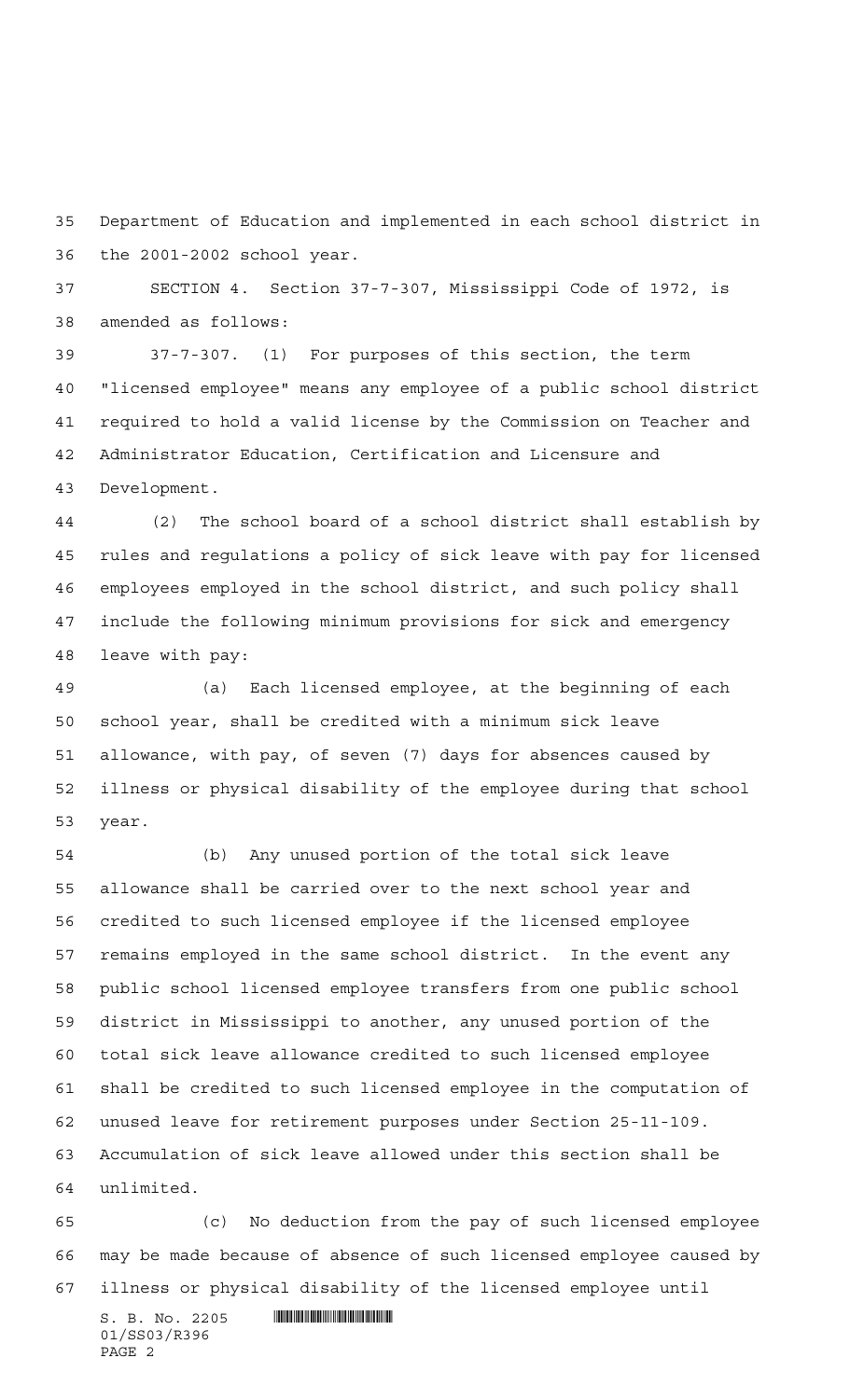after all sick leave allowance credited to such licensed employee has been used.

 (d) For the first ten (10) days of absence of a licensed employee because of illness or physical disability, in any school year, in excess of the sick leave allowance credited to such licensed employee, there may be deducted from the pay of such licensed employee the established substitute amount of licensed employee compensation paid in that local school district, necessitated because of the absence of the licensed employee as a result of illness or physical disability. Thereafter, the regular pay of such absent licensed employee may be suspended and withheld in its entirety for any period of absence because of illness or physical disability during that school year.

 (3) Beginning with the school year 1983-1984, each licensed employee at the beginning of each school year shall be credited with a minimum personal leave allowance, with pay, of two (2) days for absences caused by personal reasons during that school year. Such personal leave shall not be taken on the first day of the school term, the last day of the school term, on a day previous to a holiday or a day after a holiday. Personal leave may be used for professional purposes, including absences caused by attendance of such licensed employee at a seminar, class, training program, professional association or other functions designed for educators. No deduction from the pay of such licensed employee may be made because of absence of such licensed employee caused by personal reasons until after all personal leave allowance credited to such licensed employee has been used. However, the superintendent of a school district, in his discretion, may allow a licensed employee personal leave in addition to any minimum personal leave allowance, under the condition that there shall be deducted from the salary of such licensed employee the actual amount of any compensation paid to any person as a substitute, necessitated because of the absence of the licensed employee.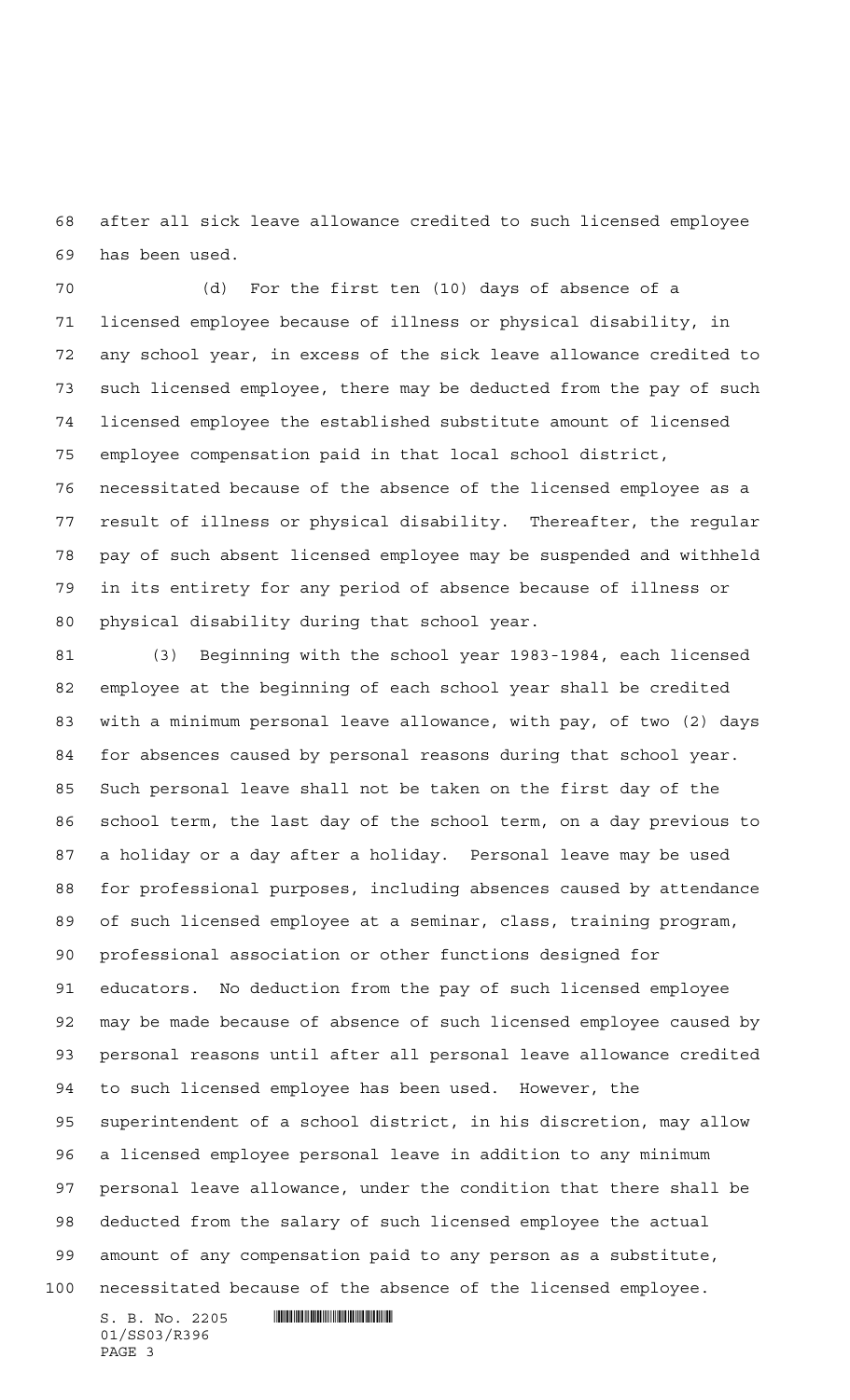(4) Beginning with the school year 1992-1993, each licensed employee shall be credited with a professional leave allowance, with pay, for each day of absence caused by reason of such employee's statutorily required membership and attendance at a regular or special meeting held within the State of Mississippi of the State Board of Education, the Commission on Teacher and Administrator Education, Certification and Licensure and Development, the Commission on School Accreditation, the Mississippi Authority for Educational Television and the meetings of the state textbook rating committees.

 (5) Upon retirement from employment, each licensed and nonlicensed employee shall be paid for not more than thirty (30) days of unused accumulated leave earned while employed by the school district in which the employee is last employed. Such payment for licensed employees shall be made by the school district at a rate equal to the amount paid to substitute teachers and for nonlicensed employees, the payment shall be made by the school district at a rate equal to the federal minimum wage. The payment shall be treated in the same manner for retirement purposes as a lump sum payment for personal leave as provided in Section 25-11-103(e). Any remaining lawfully credited unused leave, for which payment has not been made, shall be certified to the Public Employees' Retirement System in the same manner and subject to the same limitations as otherwise provided by law for unused leave.

 (6) The school board may adopt rules and regulations which will reasonably aid to implement the policy of sick and personal leave, including, but not limited to, rules and regulations having the following general effect:

 $S. B. No. 2205$  . Similar and the set of  $\sim$ 01/SS03/R396 (a) Requiring the absent licensed employee to furnish the certificate of a physician or dentist or other medical practitioner as to the illness of the absent licensed employee, where the absence is for four (4) or more consecutive school days,

PAGE 4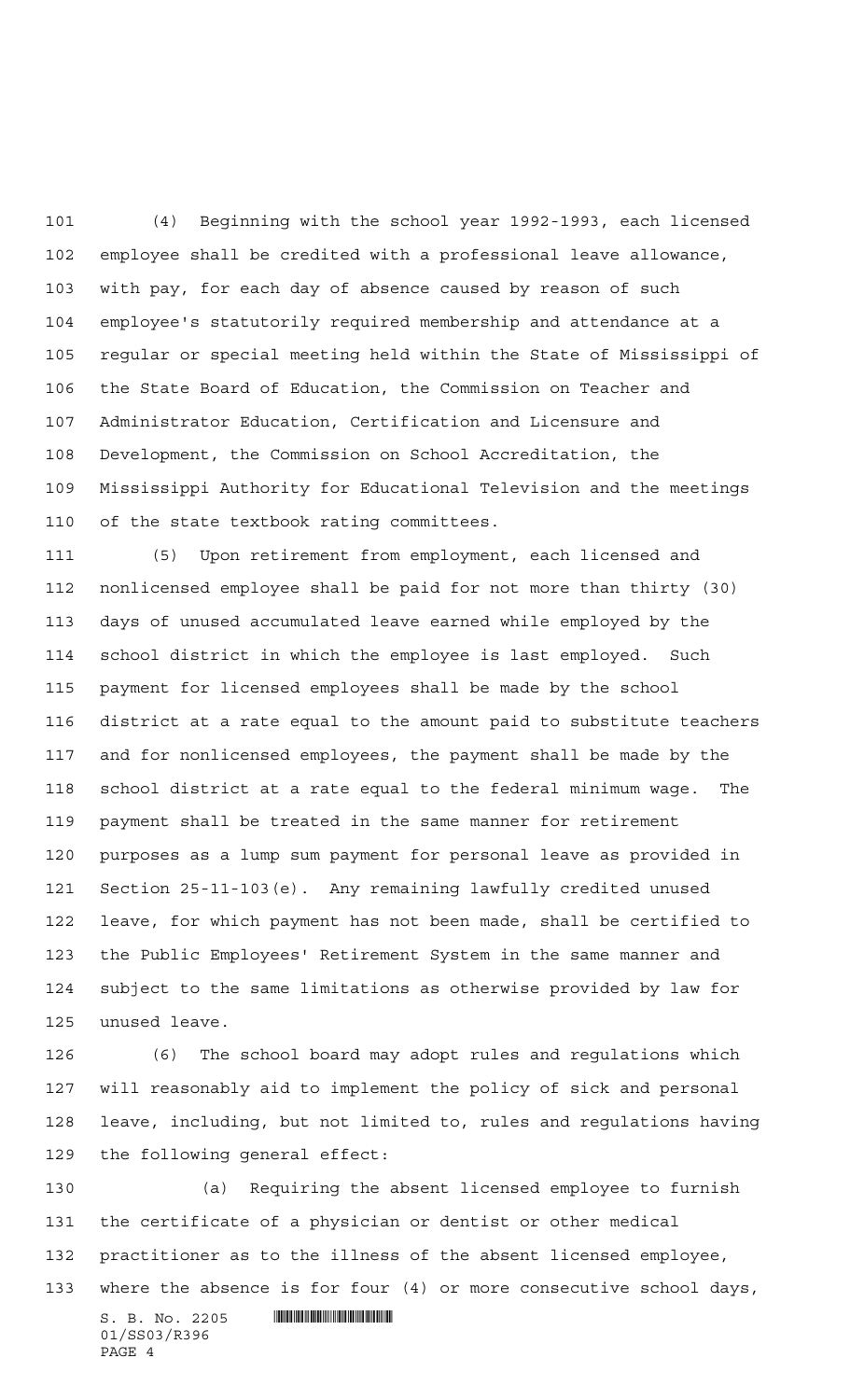or for two (2) consecutive school days immediately preceding or following a nonschool day;

 (b) Providing penalties, by way of full deduction from salary, or entry on the work record of the licensed employee, or other appropriate penalties, for any materially false statement by the licensed employee as to the cause of absence;

 (c) Forfeiture of accumulated or future sick leave, if the absence of the licensed employee is caused by optional dental or medical treatment or surgery which could, without medical risk, have been provided, furnished or performed at a time when school was not in session;

 (d) Enlarging, increasing or providing greater sick or personal leave allowances than the minimum standards established by this section in the discretion of the school board of each school district.

 (7) School boards may include in their budgets provisions for the payment of substitute teachers, necessitated because of the absence of regular licensed employees. All such substitute teachers shall be paid wholly from district funds other than minimum education program funds, except as otherwise provided for long-term substitute teachers in Section 37-19-20. Such school boards, in their discretion, also may pay, from district funds other than minimum education program funds, the whole or any part of the salaries of licensed employees granted leaves for the purpose of special studies or training.

 (8) The school board may further adopt rules and regulations which will reasonably implement such leave policies for all other nonlicensed school employees as the board deems appropriate. Any unused portion of the total sick leave allowance for a nonlicensed school employee shall be carried over to the next school year and credited to such nonlicensed employee if the nonlicensed employee 165 remains employed in the same school district.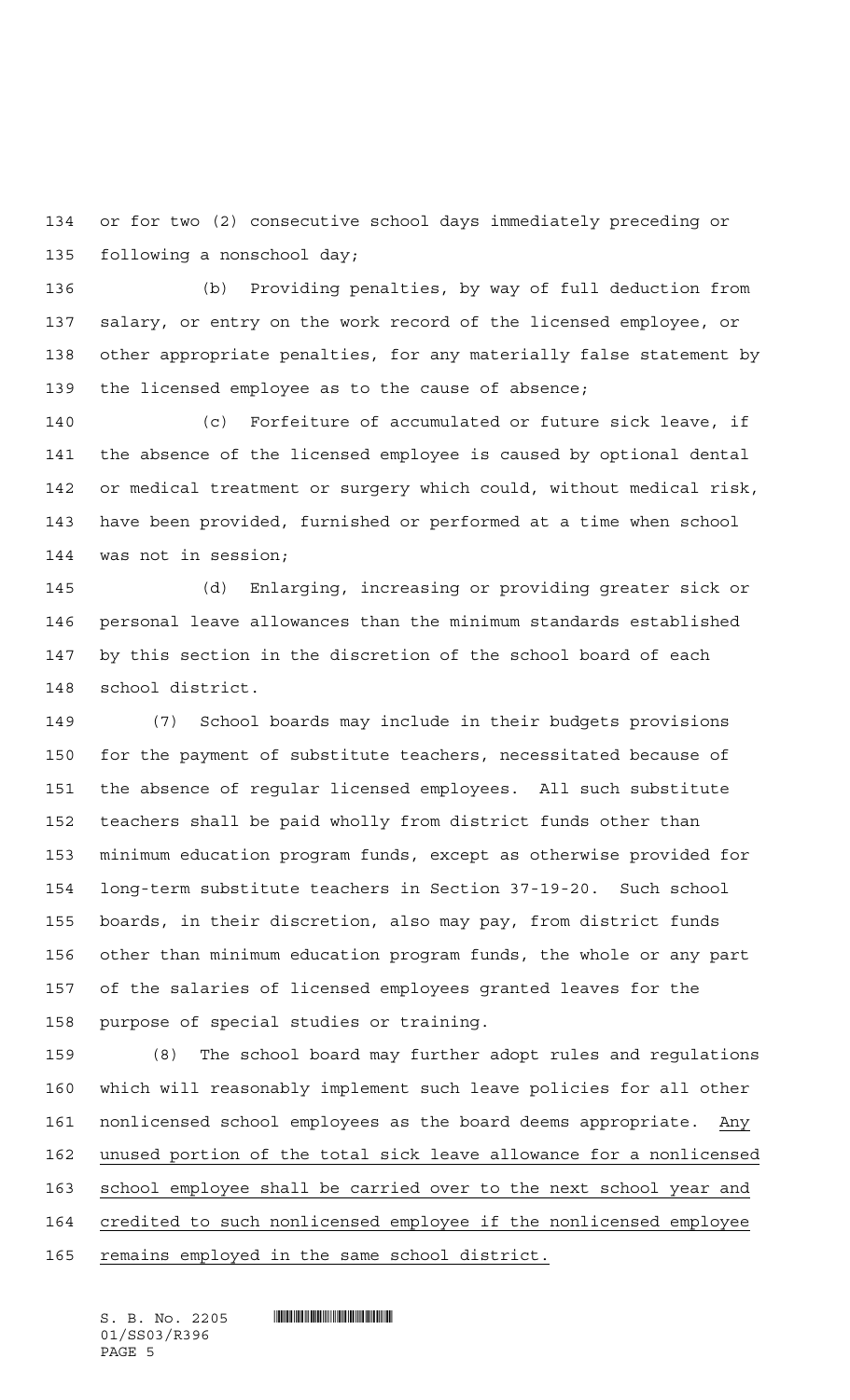(9) (a) For the purposes of this subsection, the following words and phrases shall have the meaning ascribed in this paragraph unless the context requires otherwise:

 (i) "Catastrophic injury or illness" means a severe condition or combination of conditions affecting the mental or physical health of an employee or a member of an employee's immediate family, including pregnancy, that requires the services of a licensed physician for an extended period of time and that forces the employee to exhaust all leave time accumulated by that employee, thereby resulting in the loss of compensation from the school district for the employee.

 (ii) "Immediate family" means spouse, parent, stepparent, sibling, child or stepchild.

 (b) Any school district employee may donate a portion of his or her unused accumulated personal leave or sick leave to another employee of the same or another school district who is suffering from a catastrophic injury or illness or who has a member of his or her immediate family suffering from a catastrophic injury or illness, in accordance with the following:

 (i) The employee donating the leave (the "donor employee") shall designate the employee who is to receive the leave (the "recipient employee") and the amount of unused accumulated personal leave and sick leave that is to be donated, and shall notify the school district superintendent or his designee of his or her designation.

 (ii) The maximum amount of unused accumulated personal leave that an employee may donate to any other employee may not exceed a number of days that would leave the donor employee with fewer than seven (7) days of personal leave remaining, and the maximum amount of unused accumulated sick leave that an employee may donate to any other employee may not exceed fifty percent (50%) of the unused accumulated sick leave of the

donor employee.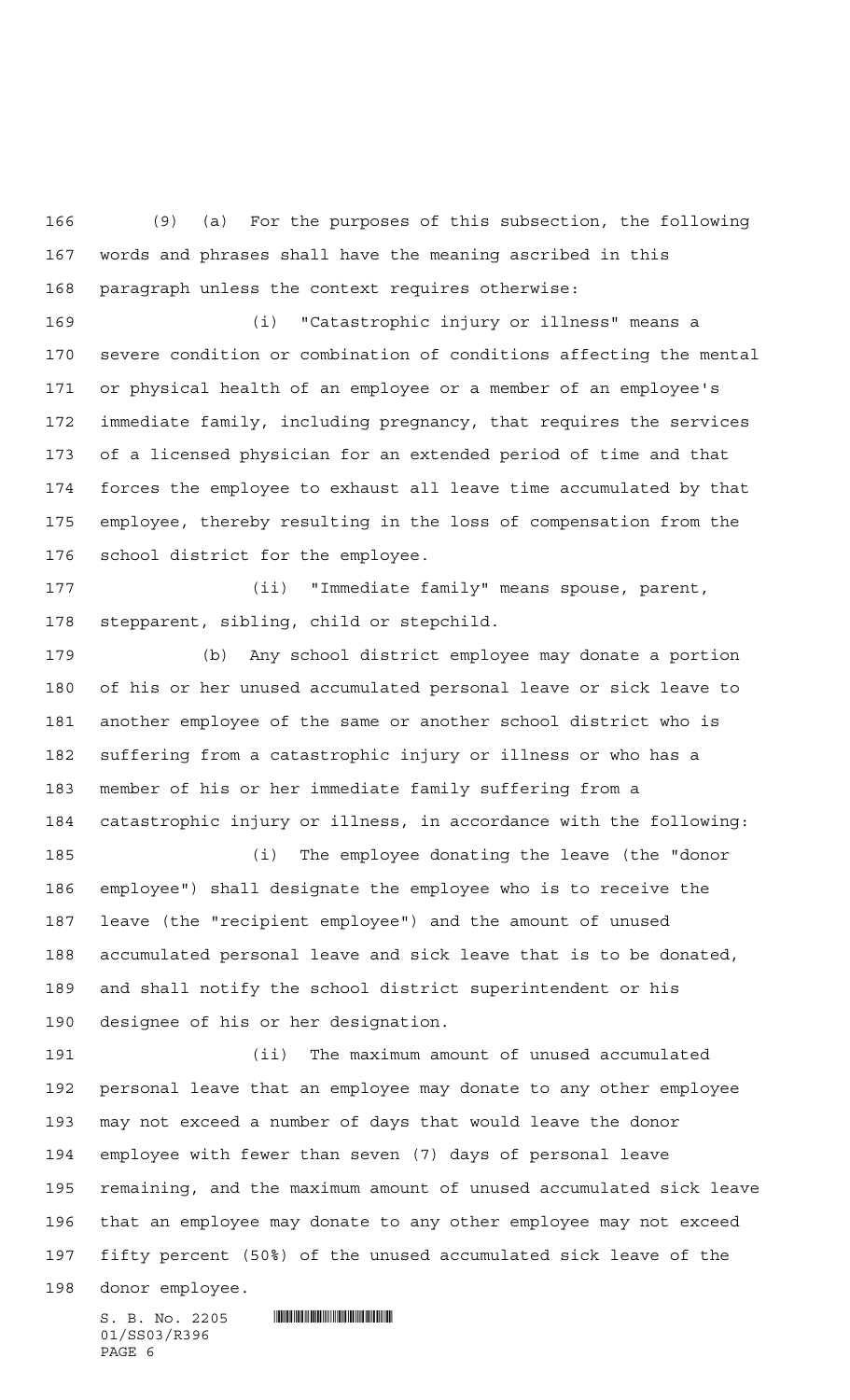(iii) An employee must have exhausted all of his or her accumulated personal leave and sick leave before he or she will be eligible to receive any leave donated by another employee. Eligibility for donated leave shall be based upon review and approval by the donor employee's supervisor.

 (iv) Before an employee may receive donated leave, he or she must provide the school district superintendent or his designee with a physician's statement that states the beginning date of the catastrophic injury or illness, a description of the injury or illness, and a prognosis for recovery and the anticipated date that the recipient employee will be able to return to work.

 (v) If the total amount of leave that is donated to any employee is not used by the recipient employee, the whole days of donated leave shall be returned to the donor employees on a pro rata basis, based on the ratio of the number of days of leave donated by each donor employee to the total number of days of leave donated by all donor employees.

 (vi) Donated leave shall not be used in lieu of disability retirement.

 SECTION 5. Section 37-9-103, Mississippi Code of 1972, is amended as follows:

 37-9-103. As used in Sections 37-9-101 through 37-9-113 the word "employee" shall include any teacher, principal, superintendent elected by a board of trustees and other professional personnel employed by any public school district of this state and required to have a valid license issued by the State Department of Education as a prerequisite of employment, and shall include any noncertified school district personnel as such term is defined in Section 1 of Senate Bill No. 2204, 2001 Regular Session.

SECTION 6. Section 71-3-5, Mississippi Code of 1972, is

amended as follows:

 $S. B. No. 2205$  . When the state of the state of  $S. B. No. 2205$ 01/SS03/R396 PAGE 7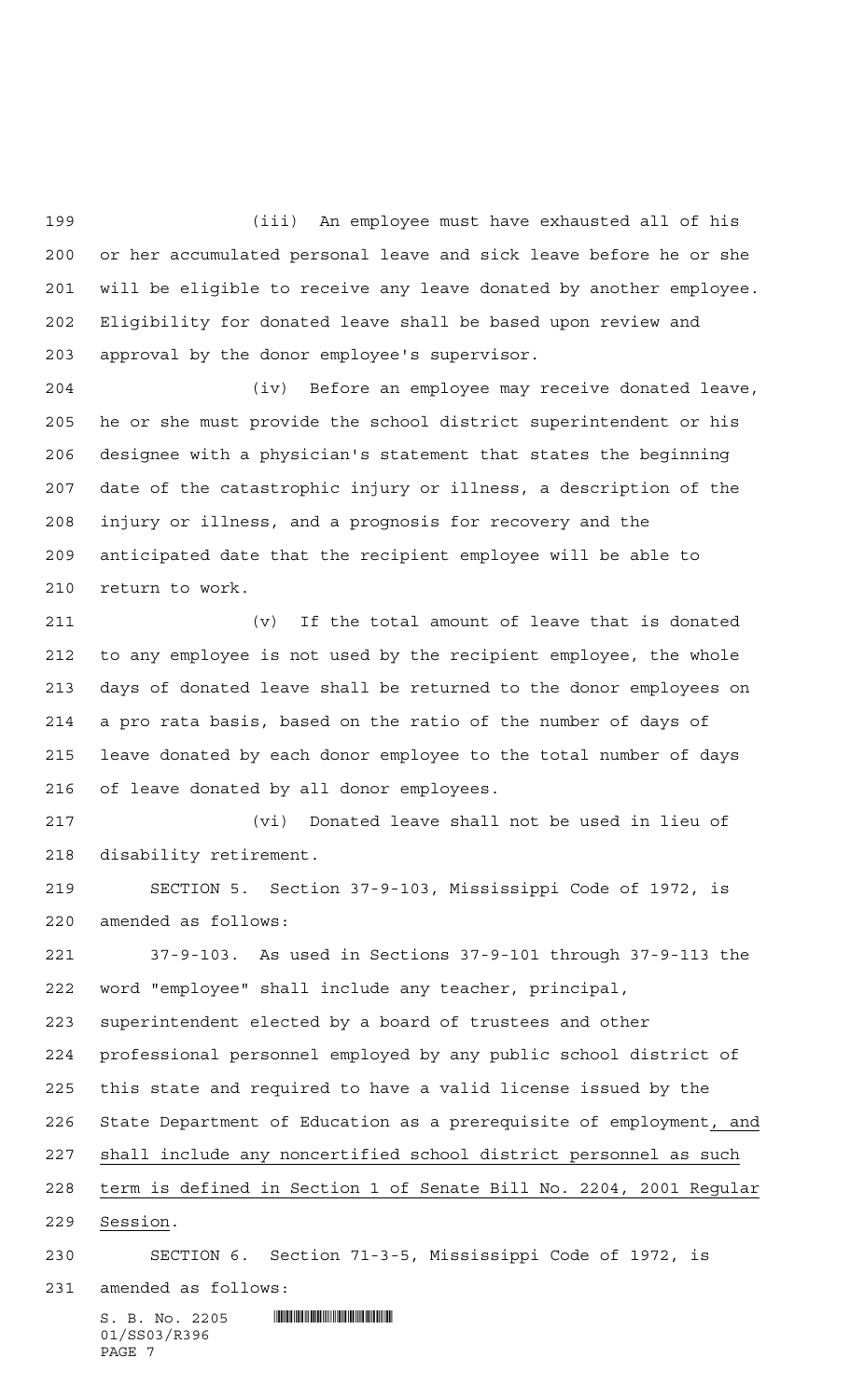71-3-5. The following shall constitute employers subject to the provisions of this chapter:

 Every person, firm and private corporation, including any public service corporation but excluding, however, all nonprofit charitable, fraternal, cultural, or religious corporations or associations, that have in service five (5) or more workmen or operatives regularly in the same business or in or about the same establishment under any contract of hire, express or implied.

 Any state agency, state institution, state department, or subdivision thereof, including counties and municipalities **\*\*\***, or the singular thereof, not heretofore included under the Workers' Compensation Law, may elect, by proper action of its officers or department head, to come within its provisions and, in such case, shall notify the commission of such action by filing notice of compensation insurance with the commission. Payment for compensation insurance policies so taken may be made from any appropriation or funds available to such agency, department or subdivision thereof, or from the general fund of any county or municipality.

 From and after July 1, 1990, all offices, departments, agencies, bureaus, commissions, boards, institutions, hospitals, colleges, universities, airport authorities or other instrumentalities of the "state" as such term is defined in Section 11-46-1, Mississippi Code of 1972, shall come under the provisions of the Workers' Compensation Law. Payment for compensation insurance policies so taken may be made from any appropriation or funds available to such office, department, agency, bureau, commission, board, institution, hospital, college, university, airport authority or other instrumentality of the state.

 From and after October 1, 1990, counties and municipalities shall come under the provisions of the Workers' Compensation Law.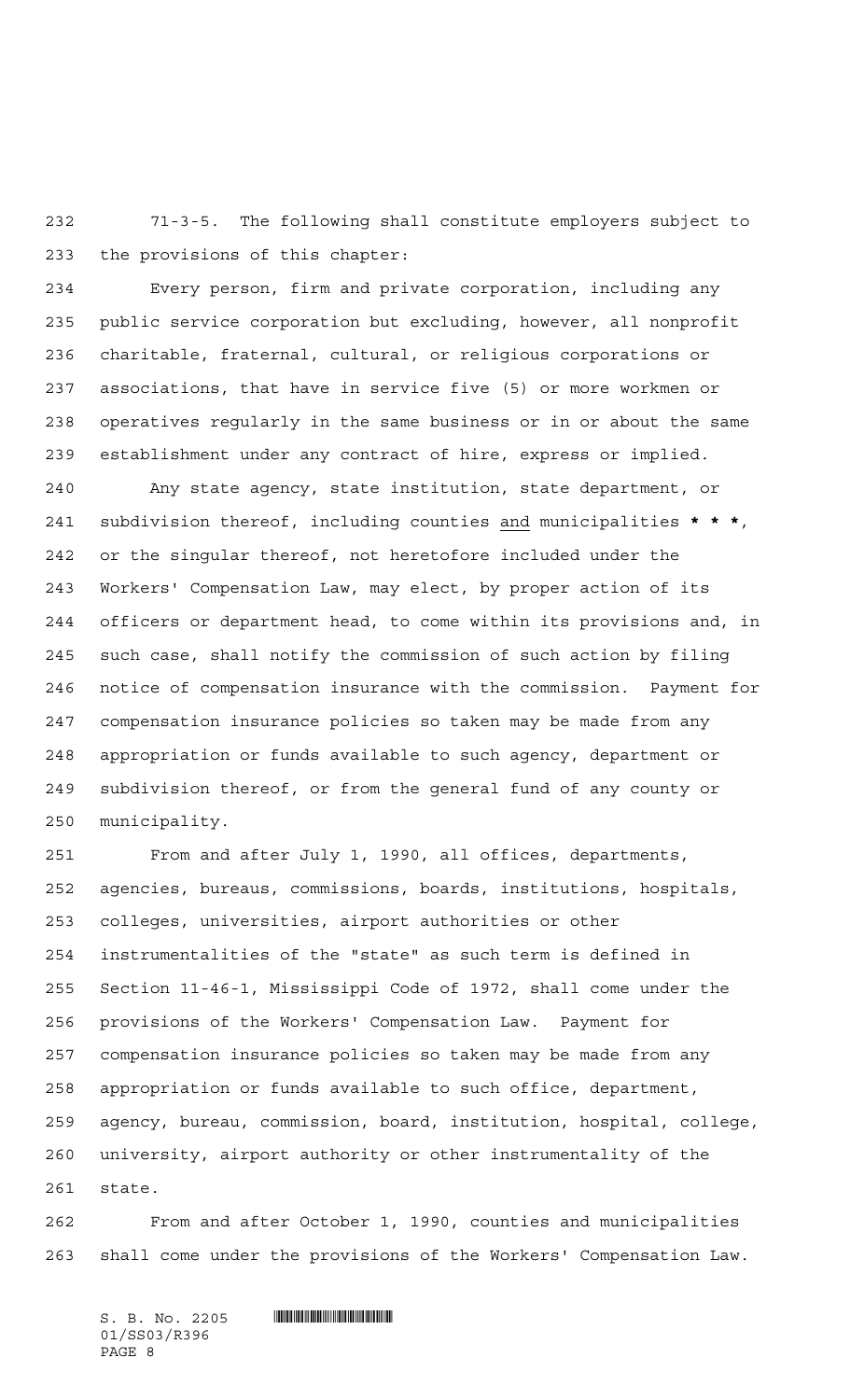Payment for compensation insurance policies so taken may be made from any funds available to such counties and municipalities.

 From and after October 1, 1993, all "political subdivisions," as such term is defined in Section 11-46-1, Mississippi Code of 1972, except counties and municipalities shall come under the provisions of the Workers' Compensation Law. All public school districts shall come within the provisions of the Workers' Compensation Law with respect to all school district employees. Payment for compensation insurance policies so taken may be made from any funds available to such political subdivisions. However, school districts shall not expend minimum program funds to pay for such policies.

 From and after July 1, 1988, the "state" as such term is defined in Section 11-46-1, Mississippi Code of 1972, may elect to become a self-insurer under the provisions elsewhere set out by law, by notifying the commission of its intent to become a self-insurer. The cost of being such a self-insurer, as provided otherwise by law, may be paid from funds available to the offices, departments, agencies, bureaus, commissions, boards, institutions, hospitals, colleges, universities, airport authorities or other instrumentalities of the state.

 The Mississippi Transportation Commission, the Department of Public Safety and the Mississippi Industries for the Blind may elect to become self-insurers under the provisions elsewhere set out by law by notifying the commission of their intention of becoming such a self-insurer. The cost of being such a self-insurer, as provided elsewhere by law, may be paid from funds available to the Mississippi Transportation Commission, the Department of Public Safety or the Mississippi Industries for the Blind.

 The Mississippi State Senate and the Mississippi House of Representatives may elect to become self-insurers under provisions elsewhere set out by law by notifying the commission of their

 $S. B. No. 2205$  . The set of the set of  $S. B. N_O.$ 01/SS03/R396 PAGE 9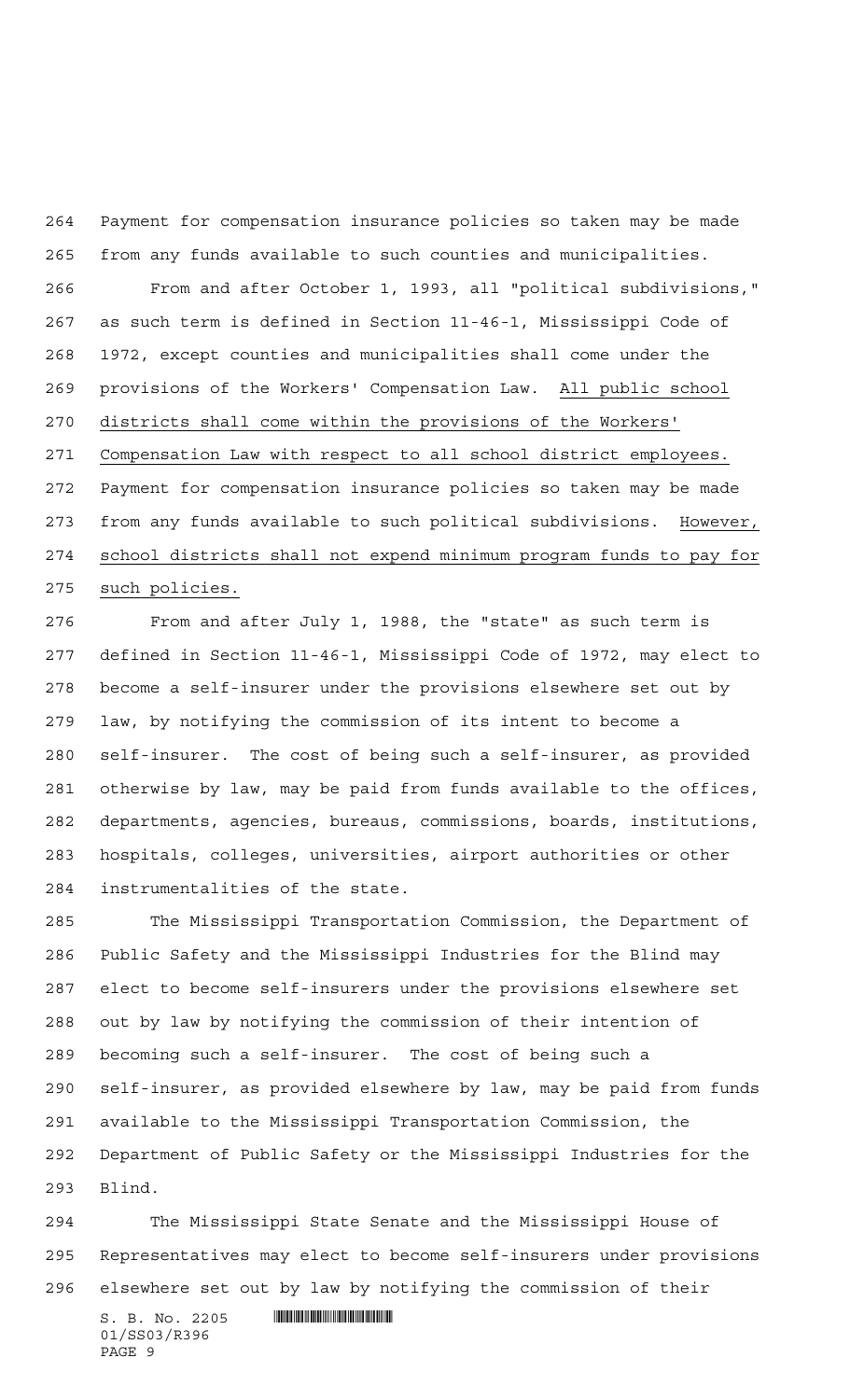intention of becoming such self-insurers. The cost of being such self-insurers, as provided elsewhere by law, may be paid from funds available to the Mississippi State Senate and the Mississippi House of Representatives. The Mississippi State Senate and the Mississippi House of Representatives are authorized and empowered to provide workers' compensation benefits for employees after January 1, 1970.

 Any municipality of the State of Mississippi having forty thousand (40,000) population or more desiring to do so may elect to become a self-insurer under provisions elsewhere set out by law by notifying the commission of its intention of becoming such an insurer. The cost of being such a self-insurer, as provided elsewhere by law, may be provided from any funds available to such municipality.

 The commission may, under such rules and regulations as it prescribes, permit two (2) or more "political subdivisions," as such term is defined in Section 11-46-1, Mississippi Code of 1972, to pool their liabilities to participate in a group workers' compensation self-insurance program. The governing authorities of any political subdivision may authorize the organization and operation of, or the participation in such a group self-insurance program with other political subdivisions, provided such program is approved by the commission. The cost of participating in a group self-insurance program may be provided from any funds available to a political subdivision.

 Domestic servants, farmers and farm labor are not included under the provisions of this chapter, but this exemption does not apply to the processing of agricultural products when carried on commercially. Any purchaser of timber products shall not be liable for workers' compensation for any person who harvests and delivers timber to such purchaser if such purchaser is not liable for unemployment tax on the person harvesting and delivering the timber as provided by United States Code Annotated, Title 26,

 $S. B. No. 2205$  . The set of the set of  $S. B. N_O.$ 01/SS03/R396 PAGE 10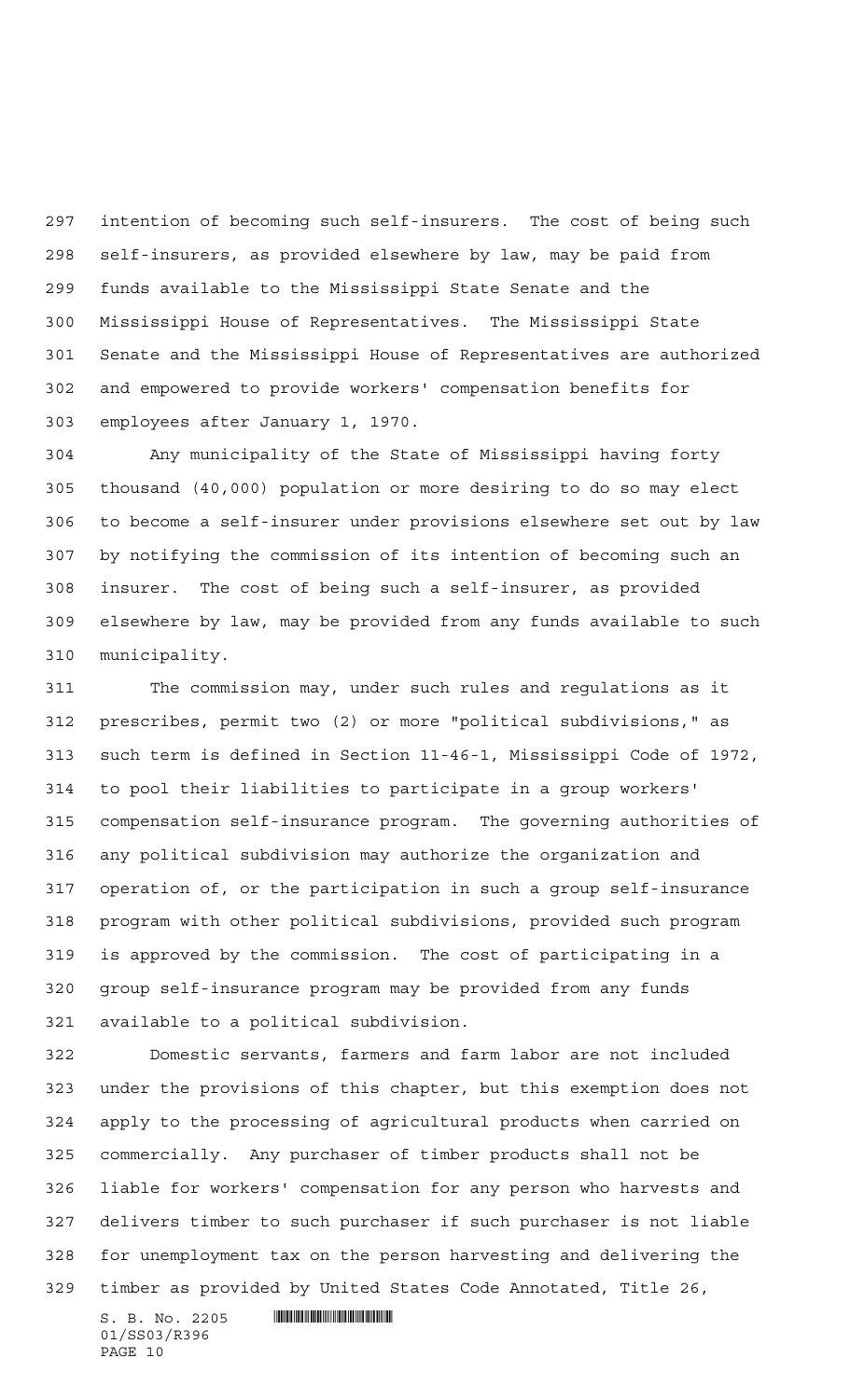Section 3306, as amended. Provided, however, nothing in this section shall be construed to exempt an employer who would otherwise be covered under Section 71-3-5 from providing workers' compensation coverage on those employees for whom he is liable for unemployment tax.

 Employers exempted by this section may assume, with respect to any employee or classification of employees, the liability for compensation imposed upon employers by this chapter with respect to employees within the coverage of this chapter. The purchase and acceptance by such employer of valid workers' compensation insurance applicable to such employee or classification of employees shall constitute, as to such employer, an assumption by him of such liability under this chapter without any further act on his part notwithstanding any other provisions of this chapter, but only with respect to such employee or such classification of employees as are within the coverage of the state fund. Such assumption of liability shall take effect and continue from the effective date of such workers' compensation insurance and as long only as such coverage shall remain in force, in which case the employer shall be subject with respect to such employee or classification of employees to no other liability than the compensation as provided for in this chapter.

 This chapter shall not apply to transportation and maritime employments for which a rule of liability is provided by the laws of the United States.

 This chapter shall not be applicable to a mere direct buyer-seller or vendor-vendee relationship where there is no employer-employee relationship as defined by Section 71-3-3, and any insurance carrier is hereby prohibited from charging a premium for any person who is a seller or vendor rather than an employee. Any employer may elect, by proper and written action of its own governing authority, to be exempt from the provisions of the Workers' Compensation Law as to its sole proprietor, its partner

 $S. B. No. 2205$  . Soc.  $\frac{1}{2}$  . The set of  $S. B. N$ 01/SS03/R396 PAGE 11